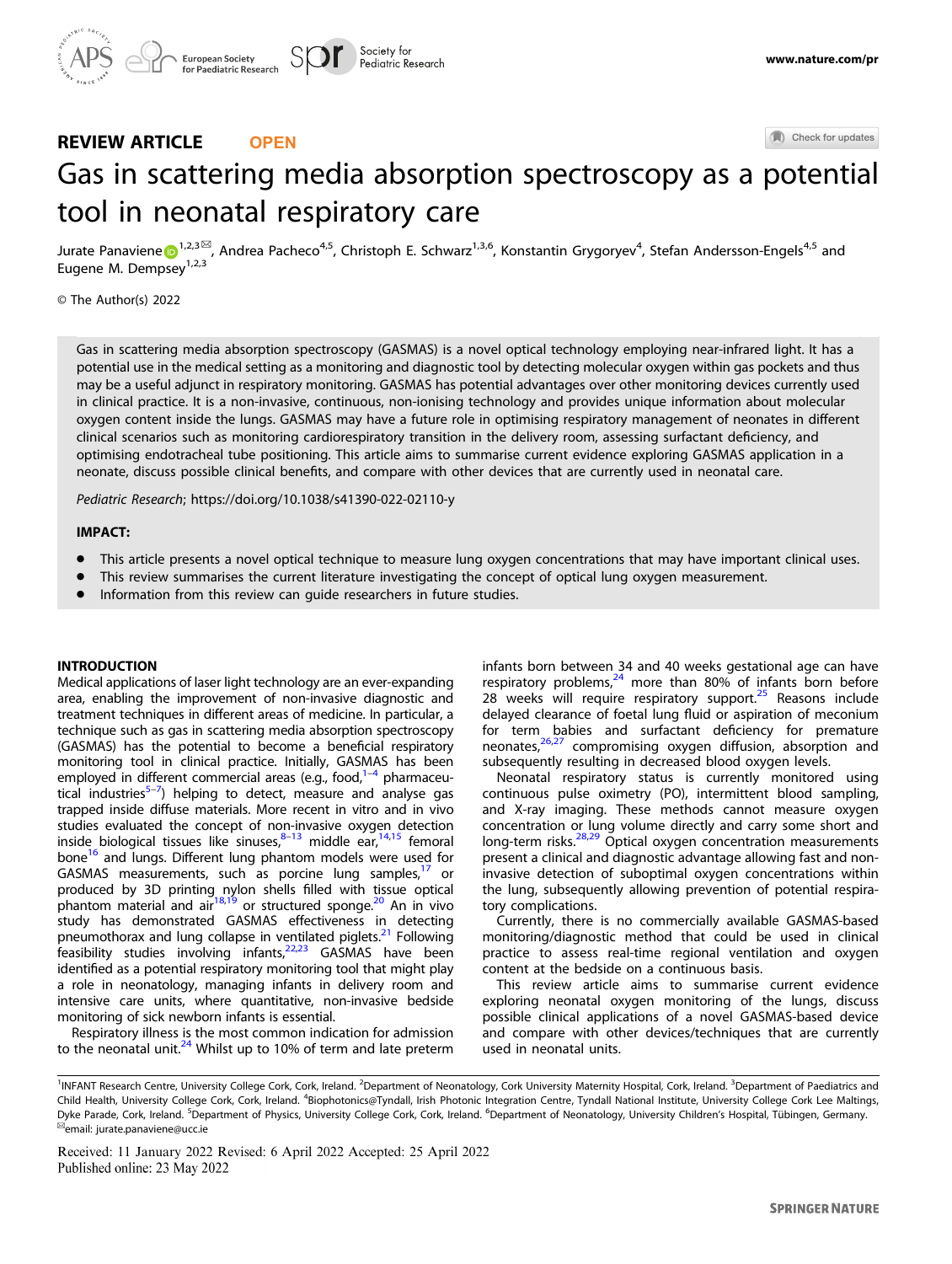

Fig. 1 Schematic drawing of the GASMAS-based lung analyser system. 1 - Dual laser source; 2 - Data acquisition and laser control module; 3 – PC; 4 – Signal pre-amplifier; 5 – Reference measurement cube; 6 – Fibre interference eliminator; 7 – Optical fibre; 8 – Light source probe (emitter); 9 – Diffuse light passing through the lung tissue; 10 – Photosensitive detector probe; 11 – Electric cable; 12 – Neonatal lung.

### GAS IN SCATTERING MEDIA ABSORPTION SPECTROSCOPY

The most recurrent interactions between light and tissue are absorption and scattering (Supplementary 1 and 2). Characteristics of these interactions have been employed to develop optical technology called GASMAS. It is a technique, which measures the concentration of gas inside diffuse substances like biological tissue, relying on the difference between the absorption spectra of molecular gas and condensed matter (solids and liquids).<sup>30</sup> A usual absorption band of biological tissue is 10<sup>1</sup> nm broad versus 10<sup>-4</sup> nm for gases. For a GASMAS measurement, a narrow-band diode laser at a specific wavelength is scanned across a characteristic gas absorption line to interrogate the material and gas pockets contained within.

The diffuse light emerging from this media carries the spectroscopic information about the gas that it passed through, which is recorded by a detector/sensor placed away from the light source. This information is used to calculate the gas concentration by means of the Beer–Lambert law, which states that the intensity of the emerging light (I), propagating through gas with concentration (c) and absorption cross-section (ε) along an optical path length (I), decays in an exponential way.

 $I = I_0 e^{-\varepsilon c l}$ 

In cases where the optical path length (I) of the gas is unknown, a dual diode laser source is used to interrogate a reference gas present in the same cavity (e.g., water vapour). The optical path length can be assumed equal for both gases if their absorption bands are spectrally close.

The novel clinical application of GASMAS technology is targeting the detection of molecular oxygen  $(O_2)$  and water  $(H<sub>2</sub>O)$  vapour, common gases inside human body cavities, e.g., lung tissue. It uses a dual laser source with 760 and 935 nm to measure absorption signals from molecular  $O<sub>2</sub>$  and H<sub>2</sub>O vapour, respectively. The concentration of  $H_2O$  vapour in a cavity with 100% relative humidity and known central body temperature (like a neonate's lung) can be calculated using the Arden Buck equation.<sup>[31](#page-5-0),[32](#page-5-0)</sup> Therefore, H<sub>2</sub>O vapour is used as a reference gas to estimate the optical path length and calculate the  $O_2$ concentration. Devices for the clinical application have the probe with integrated laser fibres attached to the skin as a light source and detector probe with the photosensitive area (Figs. 1 and [2\)](#page-2-0).

# **SPRINGER NATURE**

# OXYGEN MEASUREMENT USING GASMAS TECHNOLOGY IN CLINICAL SETTING

#### GASMAS applications in adult medicine

GASMAS have been applied in several feasibility studies to describe common adult diseases, like sinusitis, otitis media and osteonecrosis of femoral head. Sinusitis is an inflammatory condition resulting in a blockage of normal gas drainage and affecting the gas volume and content inside the sinus cavity due to mucosal swelling and production of secretions. The resulting blockage of normal gas drainage affects the gas volume inside the sinus cavity.

Persson et al. used two plastic plates simulating light transmission through sinuses. One plate acted as a human facial bone-muscle layer, and another plate like the base of the sinus cavity composed of mucous membranes and bone. By altering the thickness of the plates and the distance between them, it was possible to show that the  $O<sub>2</sub>$  absorption signal was proportional to the distance between plates and  $O<sub>2</sub>$  volume, thus allowing the detection of reduced gas content in cases of sinus pathology.<sup>[8](#page-5-0)</sup> Later Persson et al. demonstrated that GASMAS can be used to detect  $O<sub>2</sub>$  within the maxillary and frontal sinuses in 11 volunteers. No  $O<sub>2</sub>$  signal was detected where the volunteer was experiencing recurrent sinus issues. Also, the gas exchange process inside the sinus cavity has been investigated by flushing the sinuses with nitrogen, which cleared the cavity from  $O<sub>2</sub>$ . It has shown a 'real-time'  $O_2$  signal drop, indicating normal gas drainage due to non-obstructed connections between air pockets. Frontal sinus  $H<sub>2</sub>O$  signal repeatability analysis demonstrated that the recorded values remain consistent within one day or 6-day span with persistent right and left asymmetry.<sup>[13](#page-5-0)</sup> Further investigations have shown, that several gases (H<sub>2</sub>O vapour and  $O_2$ ) can be detected simultaneously.<sup>[11](#page-5-0)</sup>

Thirty-one patients with suspected mastoid sinus pathology underwent laser spectroscopy measurements and the results were compared with subsequently performed computer tomography (CT) scans. Correlation was found between sinus volume based on CT scan grading and H<sub>2</sub>O vapour absorption imprints ( $r^2 = 0.69$ , 47% of variance related). Weak reproducibility has been demonstrated for  $H_2O$  vapour and molecular  $O_2$ . Although, all cases with radiological signs of mastoid pathology were identified with laser spectroscopy.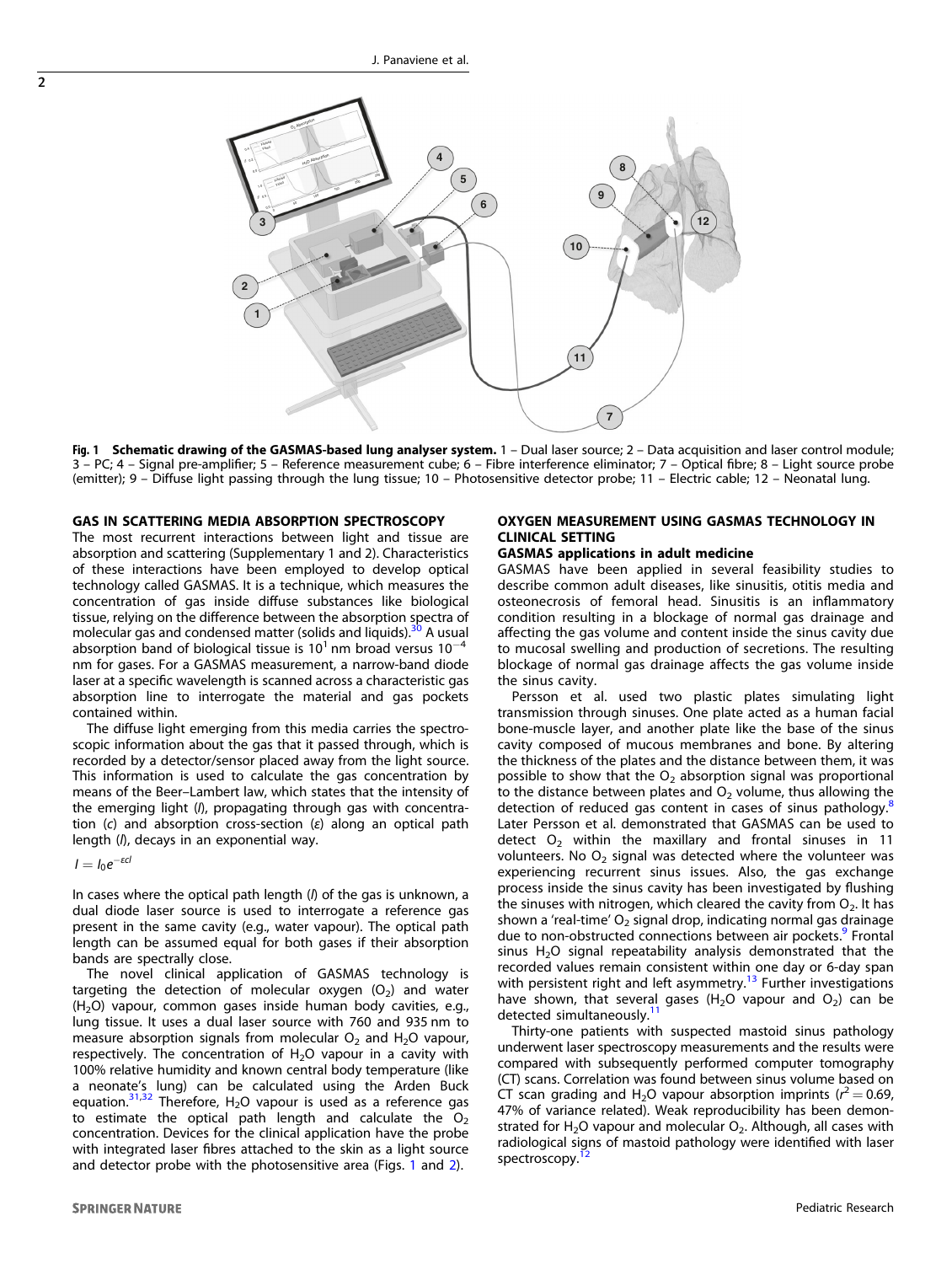<span id="page-2-0"></span>

Fig. 2 GASMAS clinical application for neonatal lung oxygen detection and monitoring. a, b Skin placement of the probes overlying lung area. LS - light source probe, DP - detector probe. c, d Illustration of light distribution using thoracic CT images of a full-term 4-week-old newborn as an example. Parental consent to use images obtained. Pink-coloured areas represent the approximate extent of near-infrared light illumination used for GASMAS. Given the difficulties in predicting photon migration, the areas of light illumination are not necessarily the same as the areas of light detection.

Middle ear phantoms have been used to prove the concept of GASMAS ability to detect changes consistent with otitis media diagnosis when air volume behind eardrum reduces due to increment secretions.  $O_2$  signal increases when flushing the phantom middle ear cavity with pure  $O<sub>2</sub>$  and stays stable over time. It decreases gradually when opening the orifice of the cavity and reduces when flushed with nitrogen, demonstrating the relation between the signal and  $O_2$  concentration.<sup>[14,15](#page-5-0)</sup>

Chen et al. demonstrated the role of GASMAS in the early detection of osteonecrosis of the femoral head. Femoral head decay is associated with forming of air-filled pores replacing normal vessels, which can be detected using GASMAS. Eighteen hip samples obtained after routine joint replacement surgery were investigated. Eleven of them were affected by osteonecrosis. Comparing water vapour signals from normal bones and affected, a significant difference ( $P < 0.05$ ) was found illustrating in vitro detection efficacy. In vivo studies using arthroscopy with integrated laser is to follow by this research group.<sup>[16](#page-5-0)</sup>

#### Laser spectroscopy studies with infants

The first feasibility study performing lung measurements enrolled three healthy term-born babies. The study aimed to investigate the quality of signal detected by probes placed in different locations on the chest and abdomen. Most of the  $O<sub>2</sub>$  and H<sub>2</sub>O signal received by the detector probe was weak. Poor signal quality was likely related to the thickness of the probed tissue. Because the measurements were performed on older babies (weighing above 4 kg) with a thicker subcutaneous layer, the light was likely to be scattered and attenuated before reaching the detector. However, one position gave a clear absorption signal for  $H_2O$  vapour, with the laser source probe below the collar bone and detector just below the armpit. Few abdominal light source-detector positions were suitable to detect  $H<sub>2</sub>O$  vapour. The probe separation and absorption signal quality relationship was demonstrated by computer simulations.<sup>33,3</sup>

A subsequent study recruited 29 full-term healthy infants and obtained 390 lung optical measurements. The power of laser used for  $O<sub>2</sub>$  detection has increased significantly (30 mW), compared to previous studies. A total of 60% of all measurements revealed good quality signals (SNR > 3), and  $O<sub>2</sub>$  was detected at least once in each baby.<sup>[23](#page-5-0)</sup> Nevertheless, investigators suggested the need for technical improvements for the future development of a clinical device.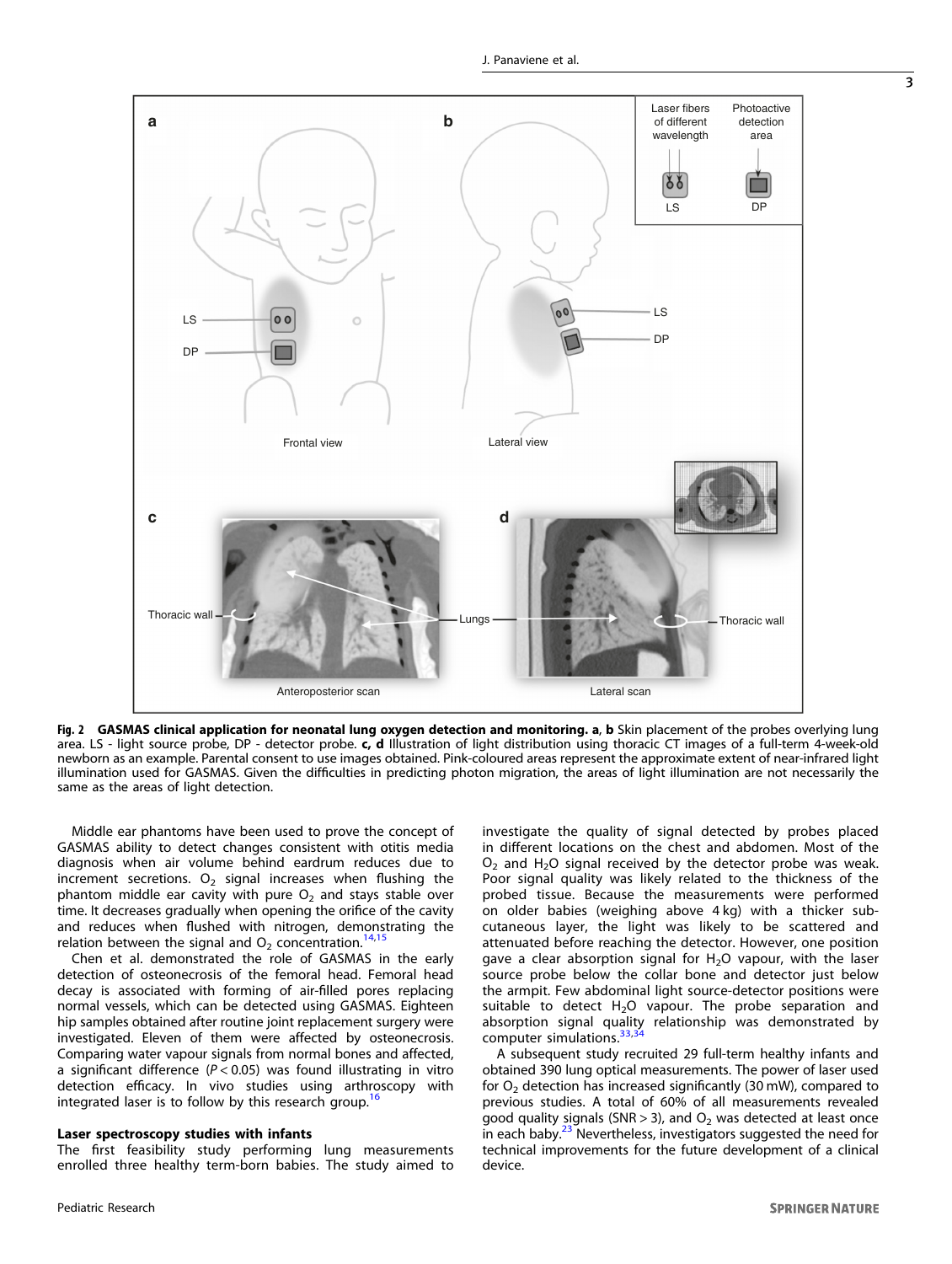#### GASMAS safety

4

The International Electrotechnical Commission and the American National Standards Institute have published a standard that outlines the safety of laser products. Laser light at the wavelengths and power level used for GASMAS falls under Class I category that is considered safe and presents no hazard to the eye or the skin under direct exposure. Laser light is coupled to the skin using a diffuser, which spreads the light over the larger surface area over the skin, reducing power density and maintaining skin and eye safety.

In previous animal and human models, the safety of the device hasn 't been reported. This is particularly important when applying long-term monitoring of vulnerable populations such as newborn, especially preterm babies that have immature skin. This needs to be factored into future study designs.

# OPTICAL LUNG MEASUREMENT VERSUS OTHER INSTRUMENTAL LUNG ASSESSMENT TECHNIQUES

Table 1 provides a comparative overview of the various technologies for lung evaluation available in the neonatal clinical setting.

Chest X-ray is the most common method of evaluating the lung status of newborns. Radiologic appearance of different neonatal lung pathologies can be non-specific,<sup>[35](#page-6-0)</sup> and is caused by different constituents remaining inside the alveoli: hyaline membrane, foetal lung fluid or meconium. Gaining more information about the optical features of lung constituents may lead to the development of light-based technologies to enable more specific differentiation.

Lung ultrasound provides the possibility to image air-filled or collapsed parts of the lungs and is now more often utilised in neonatal units.<sup>[36](#page-6-0)-[39](#page-6-0)</sup> While there are defined diagnostic criteria available for differentiation of various neonatal respiratory pathologies<sup>40</sup> obtaining and interpreting these images requires training and a new skill set for the operators.

Lung CT greatly improves imaging of the pulmonary parenchymal and airway pathology and is considered as the gold standard for lung evaluation. Unfortunately, CT delivers signi ficant concentrations of radiation compared to other radiological imaging techniques and has been found to be associated with increased risk for intracranial tumours. $41$  Furthermore, chest CT is resource and time intensive, requiring skilled personnel and effective patient immobilisation.<sup>4</sup>

While magnetic resonance imaging is generally considered safer than CT, its uses for neonatal lung evaluation are predominantly restricted to research settings only as spatial resolution quality is inferior to CT. Moreover, patient sedation is often necessary to avoid movement artefacts. Unlike the described radiological technologies, GASMAS would allow continuous monitoring at the cot side with comparatively easy interpretation of the results. In addition, GASMAS enables the detection of O <sup>2</sup> at the molecular level and, with advancing technology, could also be used to analyse gas mixtures of  $\mathrm{O}_2$ , nitric oxide, or carbon dioxide.<sup>[43](#page-6-0)</sup>

# OPTICAL LUNG MEASUREMENT VERSUS OTHER OPTICAL OXYGEN MONITORING TECHNIQUES: PULSE OXIMETRY AND NEAR-INFRARED SPECTROSCOPY

Neonatologists are familiar with other optical devices used daily in the neonatal units such as  $PO^{44}$  $PO^{44}$  $PO^{44}$  and near-infrared spectroscopy (NIRS). It is important to acknowledge the differences between PO, NIRS and GASMAS to understand how this new technology would add additional information about the overall O <sup>2</sup> status of a neonate and what information is still missing to validate GASMAS. The main technical differences between these optical devices are demonstrated in Supplementary Fig. S3.

|                   |                                                               |         |                       | Table 1. Comparison of GASMAS versus other oxygenation assessment and lung imaging methods used in clinical practice.                                                                                                                                              |                          |                                     |                                    |                       |
|-------------------|---------------------------------------------------------------|---------|-----------------------|--------------------------------------------------------------------------------------------------------------------------------------------------------------------------------------------------------------------------------------------------------------------|--------------------------|-------------------------------------|------------------------------------|-----------------------|
|                   | Scanning time                                                 | Output  | radiation<br>lonising | Bedside accessibility                                                                                                                                                                                                                                              | Device cost <sup>a</sup> | <b>Additional staff</b><br>required | Skilled interpretation<br>required | sensitivity<br>Motion |
| GASMAS            | Continuous                                                    | Numeric | $\frac{1}{2}$         | yes                                                                                                                                                                                                                                                                | Medium <sup>b</sup>      | $\frac{1}{2}$                       | $\frac{1}{2}$                      | Jnknown               |
| Oximetry<br>Pulse | Continuous                                                    | Numeric | $\frac{1}{2}$         | Yes                                                                                                                                                                                                                                                                | <b>NOT</b>               | $\frac{1}{2}$                       | $\frac{1}{2}$                      | у́е                   |
| Chest X-ray       | 5 min                                                         | Images  | Yes                   | Yes, if portable X-ray machine<br>is available                                                                                                                                                                                                                     | High                     | yes                                 | Yes                                | yes                   |
| Lung US           | $15-30$ min                                                   | Images  | $\frac{1}{2}$         | Yes, if portable ultrasound<br>machine is available                                                                                                                                                                                                                | High                     | Yes                                 | Yes                                | Yes                   |
| Lung CT           | 5 min                                                         | Images  | Yes                   | Patient transfer required                                                                                                                                                                                                                                          | Very high                | Yes                                 | yes                                | yes                   |
| Lung MRI          | $30-45$ min                                                   | Images  | $\frac{1}{2}$         | Patient transfer required                                                                                                                                                                                                                                          | Very high                | yes                                 | yes                                | yes                   |
|                   | <sup>D</sup> Estimated price of commercialised GASMAS device. |         |                       | GASMAS gas in scattering media absorption spectroscopy, US ultrasound, CT computer tomography, MRI magnetic resonance imaging.<br>°Grouped by cost for hospital-grade device as follows: very high >500,000 EU; high >100,000 EU; medium >10,000 EU; low >1000 EU. |                          |                                     |                                    |                       |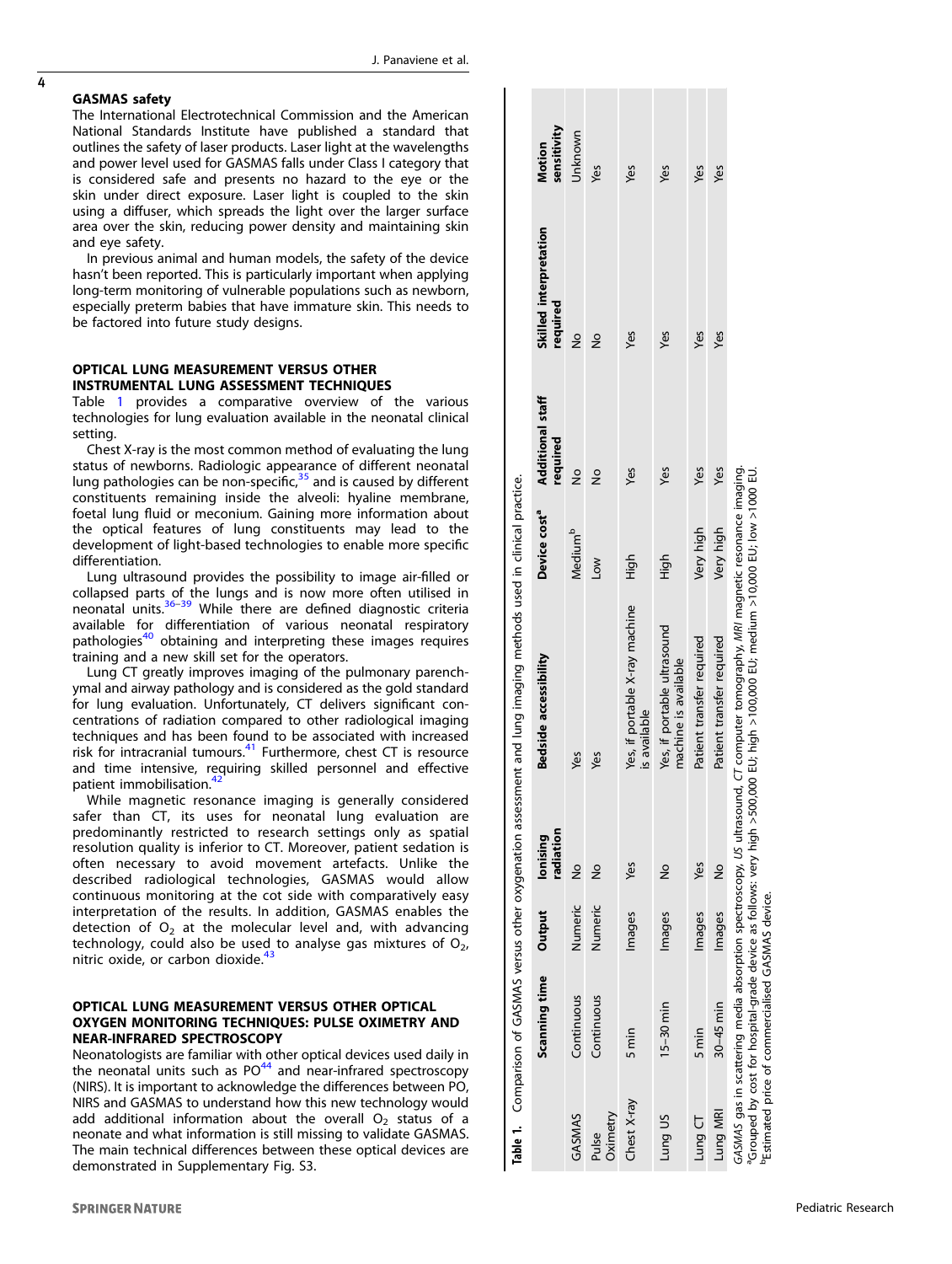PO is used for continuous monitoring of the pulsatile haemoglobin bound  $O_2$  saturation (SpO<sub>2</sub>) signal that is a product of gas exchange at the alveolar level present in a peripheral vascular bed, while GASMAS targets free  $O<sub>2</sub>$  molecules inside the gas pockets of the alveoli before they diffuse through the pulmonary capillaries and bind to haemoglobin. The light source of PO is emitting red and near-infrared light at the wavelengths specific to the absorption of deoxygenated (HHb) and oxygenated haemoglobin  $(HbO<sub>2</sub>)$ . A single detector is positioned using diffuse transmittance geometry on the opposite side of the palm, wrist, feet, or ankle. Measurements obtained are dependent on pulsatile activity: light absorption changes with increasing blood volume present under the light emitter during systolic phase of cardiac cycle and reduces with diastole. As most of these rhythmic changes are associated with arterial vessel dilatation and constriction, PO is calculating arterial  $O<sub>2</sub>$  saturation, based on red and infrared light absorption ratio. If pulse signal is lost (e.g., due to probe displacement or in cases of non-pulsatile or bradycardic conditions), measurement of  $SpO<sub>2</sub>$  becomes unreliable.<sup>[45](#page-6-0)</sup>

NIRS is used to monitor regional tissue oxygenation status, most commonly assessing neonatal brain tissue, by placing the probe on the infant's forehead. It operates using the non-pulsatile, continuous wave (CW) signal within the same tissue optical window (Supplementary Fig. S2), penetrating brain tissue to a depth of 1–3 cm. $46$  Unlike PO, NIRS values are based predominantly on venous  $HbO<sub>2</sub>$  saturation rather than arterial, because most of the haemoglobin is found within the venous compartment.<sup>4</sup>

NIRS measurements can be achieved using three different modes: CW, frequency domain (FD) or time domain (TD).<sup>[48,49](#page-6-0)</sup> CW-NIRS uses a single emitter delivering steady light and two or more detectors with a specific distance. The photodetector is sensing the light coming back from the tissues after interacting with  $HbO<sub>2</sub>$ and HHb. Analysing the ratio between the intensity and frequency of diffusely reflected light it calculates the regional percentage of brain  $O_2$  saturation (RStO<sub>2</sub>).<sup>4</sup>

TD-NIRS relies on the ability to measure the photon distribution of time-of-flight in a diffuse media, following the emission of pulsed light with a duration of tens of picoseconds. Analytical algorithms provide values of  $HbO<sub>2</sub>$ , HHb, total amount of haemoglobin and  $RStO<sub>2</sub>$ , by estimating the absorption coefficient at two or more wavelengths.<sup>[50](#page-6-0)</sup>

NIRS measurements incorporating FD use multiple emitterdetector pairs and estimate absolute values by evaluating phase shift and time-of-flight information.

GASMAS measurements are performed using two wavelength light sources specific to  $H_2O$  vapour and molecular  $O_2$  absorption and a single detector. It is not targeting the absorption differences between HbO<sub>2</sub> and HHb, like PO and NIRS. The calculation of  $O<sub>2</sub>$ concentration using GASMAS is described in paragraph 2. While the distance between the emitter and detector as well as geometry (reflectance or transmittance) are well defined in PO and NIRS, there is a lack of studies confirming optimal probe placement for GASMAS measurements. Furthermore, optimal positioning on the chest is not well validated (Supplementary Table S1). Other factors that possibly would influence signal detection, like patient movement, cardiac contractility, breathing activity have not been investigated to date.

# POTENTIAL CLINICAL APPLICATIONS OF GASMAS IN NEONATAL CARE

Cardiorespiratory transition monitoring in the delivery room Current clinical practice to maintain optimal oxygenation of a preterm baby in the delivery room is based on  $SpO<sub>2</sub>$  and electrocardiogram derived heart rate values. Not reaching an  $SpO<sub>2</sub>$ of 80% at 5 min postnatally was found to be associated with adverse outcomes, including intraventricular haemorrhage.<sup>[51](#page-6-0)</sup> It has been shown that despite using  $SpO<sub>2</sub>$  and heart rate-driven  $O<sub>2</sub>$  titration strategies, many infants spend a significant portion of time outside of the targeted  $O<sub>2</sub>$  saturation range.<sup>[52,53](#page-6-0)</sup> Delayed availability of PO values, $54$  inaccurate values in bradycardic situations and lack of information about the actual efficacy of lung ventilation and aeration contribute to this finding. Lung recruitment is the crucial first step of neonatal transition and resuscitation. There is no current standard monitoring method of lung ventilation in the delivery room. Tidal volume monitoring is feasible, but challenging<sup>[55,56](#page-6-0)</sup> and can be inaccurate, especially in high mask leak situations. Non-invasive lung  $O<sub>2</sub>$  monitoring using an optical device may provide 'real-time' information on lung ventilation, and subsequently optimise respiratory management during the dynamic situation soon after birth.

#### Endotracheal tube placement

Endotracheal (ET) intubation is a high skill requiring procedure performed by clinicians in the delivery room and the neonatal intensive care unit. The success rate of correct ET tube placement on the first attempt is 24% by paediatric trainees, 52% by fellows, 64% by neonatologists.<sup>[57](#page-6-0)</sup> Chest radiography as well as clinical signs and exhaled carbon dioxide detector are commonly used to confirm the correct ET tube position. On the other hand, each monitoring modality has some limitations, for example, the end-tidal colorimeter may not change in colour if there is no cardiac output, but the ET tube is in the correct place; gastric secretions may cause the device to change colour, but the ET tube is in the oesophagus instead of trachea. While correct and prompt ET tube position confirmation is critical to avoid complications due to delayed effective ventilation, continuous non-invasive  $O<sub>2</sub>$  monitoring could be beneficial. Optical monitoring of  $O<sub>2</sub>$  content could reveal asymmetrical  $O<sub>2</sub>$  distribution within a chest suggesting ET tube tip located too deep in one of the main bronchi or no  $O<sub>2</sub>$  detected would prompt the clinician to consider a misplaced ET tube.

There are three techniques currently used to estimate the depth of ET tube insertion to ensure optimal midtracheal position. The first is based on the calculation of estimated distance from the lip to midtracheal location (in centimetres) using equation  $6 +$  baby's weight (kg). Second, guided by a vocal cord mark present on the tube. And third, palpation of the ET tube tip at the suprasternal notch. The proportion of correctly positioned ET tubes was found to be similar using either of these techniques (suprasternal palpation 47%, weight 38–44%, vocal cord guide 40%). In all, 82-87% incorrectly positioned ET tubes were too low.<sup>[58,59](#page-6-0)</sup> This demonstrates the need for a more efficient method to detect the position of ET tubes in neonatal care.

It has been demonstrated that by simulating atelectasis of one lung because of ET tube malposition, GASMAS technology has the potential to detect the difference of gas content (reduced on the side of atelectasis) with suddenly dropping  $O_2$  absorption value.<sup>[21](#page-5-0)</sup> Moreover, prompt technique could allow monitoring of ET position in cases when X-ray imaging is not available.

#### Surfactant therapy

Surfactant therapy plays an essential role predominantly in the management of premature babies with RDS that is affecting approximately 80% of babies born at 28 weeks' gestation.<sup>[60](#page-6-0)</sup> RDS causes diffuse alveolar collapse and compromises  $O<sub>2</sub>$  delivery to the body. Multiple researchers are seeking to find an ideal standard of the best timing, dose, and methods of delivering surfactant treatment to maximise effect and minimise risks. GASMAS technology could help to detect early  $O<sub>2</sub>$  level changes inside the lungs to determine optimal timing of surfactant administration. Moreover, different methods of delivering surfactant could be investigated by continuous real-time monitoring. A previously reported study has demonstrated that GASMAS technology can detect gas volume change. $13$  Furthermore, it is known that equally diffused spread of surfactant inside proximal airways is essential for the therapy to be effective. $61$  While distribution depends on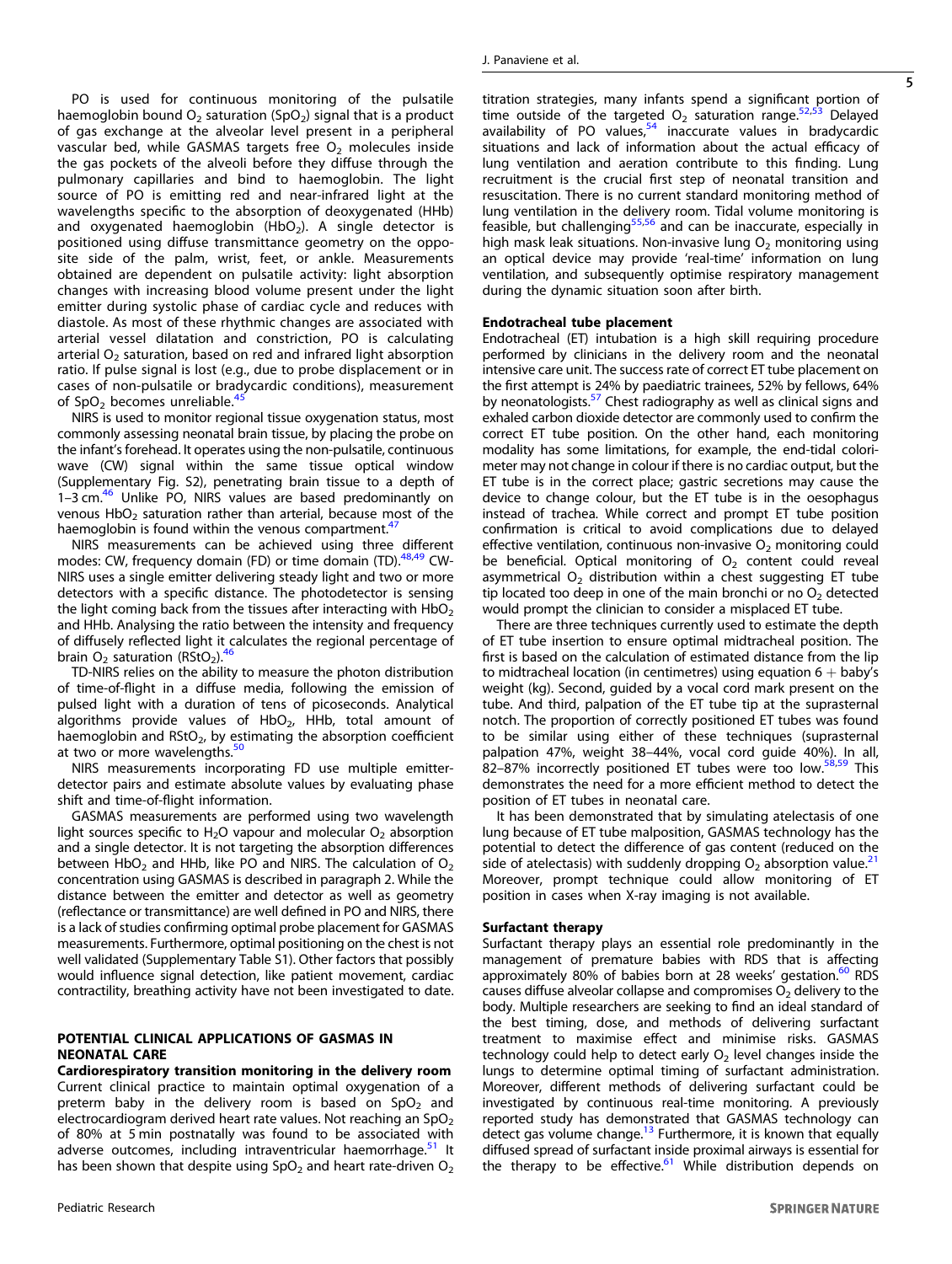J. Panaviene et al.

<span id="page-5-0"></span> $\overline{6}$ 

multiple factors (instillation technique, speed, volume of preparation, ET tube position, ventilation strategy, gravity), $62$  continuous measurements of lung  $O_2$  would be the first available and informative method to monitor the surfactant administration procedure and potentially optimise the treatment algorithms.

#### Patient positioning improving lung ventilation

Multiple adult and animal models have shown gravity-dependent lung inhomogeneity with gas exchange and ventilation/perfusion matching improving when treated in the prone position. In the presence of an abdominal distension, which is a common issue for neonates, the prone position has a positive effect on gas exchange as well. $63$  Infants that require assisted ventilation are regularly repositioned to improve lung gas exchange. Studies comparing different neonatal positions have shown that arterial  $O<sub>2</sub>$  saturation increases if the ventilated baby is being nursed in a prone or prone alternant position ( $P < 0.001$ ).<sup>[64,65](#page-6-0)</sup> While baby's body position has an impact on cardiopulmonary function, <sup>[65](#page-6-0)</sup> it is still unclear when the position should be changed, how often and which positions should be chosen. More knowledge about the changes in lung inflation obtained from continuous optical monitoring is required to give us the answers to the above questions.

#### Bronchopulmonary dysplasia diagnostics

Bronchopulmonary dysplasia (BPD) is a long-term adverse outcome of preterm delivery and often requires prolonged ventilation support and  $O<sub>2</sub>$  therapy. Histopathological findings of BPD include alveolar simplification, dysmorphic capillaries, increased in vascular and airway smooth muscle cells, abnormal deposition of the extracellular components (e.g., elastin and collagen) and inter-stitial fluid accumulation.<sup>[66](#page-6-0)</sup> All these changes cause alveolar collapse (atelectasis) and compensatory overexpansion, subsequently impairing gas exchange and causing dependency on respiratory support and  $O<sub>2</sub>$  therapy. BPD diagnosis has been evolving over time, initially based on histopathological findings, later relying on the duration of  $O<sub>2</sub>$  supplementation, the amount of  $O<sub>2</sub>$  required and most recently adding criteria of positive pressure ventilation support at ≥28 days post-natal age or at  $\geq$ 36 weeks post-menstrual age.<sup>[67](#page-6-0)</sup> GASMAS with multisite measurements could be used to measure lung volume and  $O<sub>2</sub>$  content to optimise diagnostic and management strategies for babies with BPD. To our knowledge, to date, no studies have reported the application of multiple light sources and detector probes and measuring signals simultaneously.

#### **CONCLUSIONS**

GASMAS-based devices have potential clinical use in neonatology, especially in the assessment and management of various respiratory conditions. Currently, only a few studies have assessed its feasibility in the neonatal population. More findings are available from studies performed with phantoms and will add important information on GASMAS applicability and required improvements in the future. Compared with other devices currently used in clinical practice for lung function monitoring, GASMAS has the advantages of bedside availability, continuous monitoring option, and unique information about molecular oxygen content inside the lung. Future research should aim to validate GASMAS measurements to prove reliability and precision.

#### REFERENCES

- 1. Persson, L., Gao, H., Sjöholm, M. & Svanberg, S. Diode laser absorption spectroscopy for studies of gas exchange in fruits. Opt. Lasers Eng. 44, 687-698 (2006).
- 2. Tylewicz, U. et al. Gas in scattering media absorption spectroscopy (GASMAS) detected persistent vacuum in apple tissue after vacuum impregnation. Food Biophys. 7 (2012).
- 3. Olarewaju, O. O., Bertling, I. & Magwaza, L. S. Non-destructive evaluation of avocado fruit maturity using near infrared spectroscopy and PLS regression models. Sci. Horticulturae 199, 229–236 (2016).
- 4. Li, W., Lin, H., Zhang, H., Svanberg, K. & Svanberg, S. Detection of free oxygen and water vapor in fertilized and unfertilized eggs by diode laser spectroscopyexploration of diagnostics possibilities. J. Biophotonics 11 (2018).
- 5. Svensson, T. et al. Noninvasive characterization of pharmaceutical solids by diode laser oxygen spectroscopy. Appl Spectrosc. 61, 784–786 (2007).
- 6. Khoptyar, D. et al. Broadband photon time-of-flight spectroscopy of pharmaceuticals and highly scattering plastics in the VIS and close NIR spectral ranges. Opt. Express 21, 20941–20953 (2013).
- 7. Johansson, J. et al. Optical porosimetry by gas in scattering media absorption spectroscopy (GASMAS) applied to roller compaction ribbons. Int. J. Pharm. 592, 120056 (2020).
- 8. Persson, L., Svanberg, K. & Svanberg, S. On the potential of human sinus cavity diagnostics using diode laser gas spectroscopy. Appl. Phys. B 82, 313-317 (2006).
- 9. Persson, L., Andersson, M., Cassel-Engquist, M., Svanberg, K. & Svanberg, S. Gas monitoring in human sinuses using tunable diode laser spectroscopy. J. Biomed. Opt. 12, 054001 (2007).
- 10. Persson, L. et al. Non-intrusive optical study of gas and its exchange in human maxillary sinuses. Proc. Spie. 6628 (2007).
- 11. Persson, L., Lewander, M., Andersson, M., Svanberg, K. & Svanberg, S. Simultaneous detection of molecular oxygen and water vapor in the tissue optical window using tunable diode laser spectroscopy. Appl. Opt. 47, 2028 (2008).
- 12. Lindberg, S. et al. Method for studying gas composition in the human mastoid cavity by use of laser spectroscopy. Ann. Otol. Rhinol. Laryngol. 121, 217–223 (2012).
- 13. Huang, J. et al. Assessment of human sinus cavity air volume using tunable diode laser spectroscopy, with application to sinusitis diagnostics. J. Biophotonics 8, 985–992 (2015).
- 14. Hu, L. et al. Towards an optical diagnostic system for otitis media using a combination of otoscopy and spectroscopy. J. Biophotonics 12, e201800305 (2019).
- 15. Zhang, H., Huang, J., Li, T., Svanberg, S. & Svanberg, K. Optical detection of middle ear infection using spectroscopic techniques: phantom experiments. J. Biomed. Opt. 20, 057001 (2015).
- 16. Chen, D. et al. Laser-based gas absorption spectroscopy in decaying hip bone: water vapor as a predictor of osteonecrosis. J. Biomed. Opt. 24, 1 (2019).
- 17. Lewander, M., Bruzelius, A., Svanberg, S., Svanberg, K. & Fellman, V. Nonintrusive gas monitoring in neonatal lungs using diode laser spectroscopy: feasibility study. J. Biomed. Opt. 16, 127002 (2011).
- 18. Larsson, J. et al. Development of a 3-dimensional tissue lung phantom of a preterm infant for optical measurements of oxygen-laser-detector position considerations. J. Biophotonics 11 (2018).
- 19. Pacheco Tobo, A. L., Li, H., Chakravarty, M., Konugolu Venkata Sekar, S. & Andersson-Engels, S. Anthropomorphic optical phantom of the neonatal thorax: a key tool for pulmonary studies in preterm infants. J. Biomed. Opt. 25, 115001 (2020).
- 20. Larsson, J. et al. Comparison of dermal vs internal light administration in human lungs using the TDLAS‐GASMAS technique—Phantom Studies. J. Biophotonics 12, e201800350 (2019).
- 21. Svanberg, E. K. et al. Changes in pulmonary oxygen content are detectable with laser absorption spectroscopy: proof of concept in newborn piglets. Pediatr. Res. 89, 823–829 (2021).
- 22. Lundin, P. et al. Noninvasive monitoring of gas in the lungs and intestines of newborn infants using diode lasers: feasibility study. J. Biomed. Opt. 18, 127005 (2013).
- 23. Svanberg, E. K. et al. Diode laser spectroscopy for noninvasive monitoring of oxygen in the lungs of newborn infants. Pediatr. Res. 79, 621–628 (2015).
- 24. Hibbard, J. U. et al. Respiratory morbidity in late preterm births. JAMA 304, 419–425 (2010).
- 25. Dyer, J. Neonatal respiratory distress syndrome: tackling a worldwide problem. PT 44, 12–14 (2019).
- 26. Ainsworth, S. B. Pathophysiology of neonatal respiratory distress syndrome: implications for early treatment strategies. Treat. Respir. Med 4, 423–437 (2005).
- 27. Guglani, L., Lakshminrusimha, S. & Ryan, R. M. Transient tachypnea of the newborn. Pediatr. Rev. 29, e59–e65 (2008).
- 28. Olgar, T. et al. Radiation exposure to premature infants in a neonatal intensive care unit in Turkey. Korean J. Radio. 9, 416–419 (2008).
- 29. Jakacka, N., Snarski, E. & Mekuria, S. Prevention of iatrogenic anemia in critical and neonatal care. Adv. Clin. Exp. Med 25, 191–197 (2016).
- 30. Sjöholm, M., Somesfalean, G., Alnis, J., Andersson-Engels, S. & Svanberg, S. Analysis of gas dispersed in scattering media. Opt. Lett. 26, 16–18 (2001).
- 31. Buck, A. L. New equations for computing vapor pressure and enhancement factor. J. Appl. Meteorol. 20, 1527–1532 (1981).
- 32. Pacheco, A., Grygoryev, K., Messina, W. & Andersson-Engels, S. Lung tissue phantom mimicking pulmonary optical properties, relative humidity, and temperature: a tool to analyze the changes in oxygen gas absorption for different inflated volumes. J. Biomed. Opt. 27, 074707 (2021).